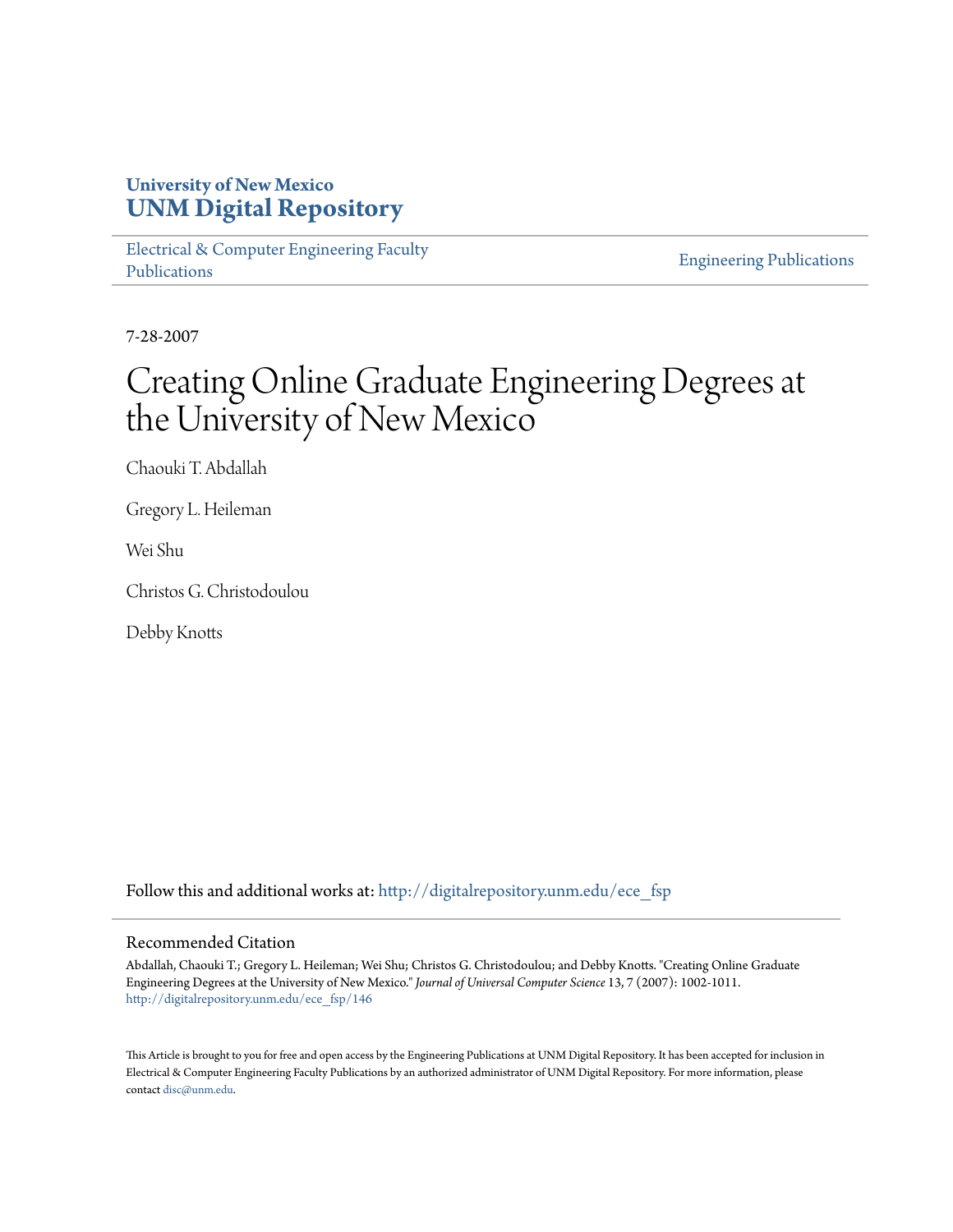*Journal of Universal Computer Science, vol. 13, no. 7 (2007), 1002-1011 submitted: 7/3/07, accepted: 25/7/07, appeared: 28/7/07* © *J.UCS*

# **Creating Online Graduate Engineering Degrees at the University of New Mexico**

# **Gregory L. Heileman**

(Department of Electrical & Computer Engineering University of New Mexico, Albuquerque, USA heileman@ece.unm.edu)

# **Chaouki T. Abdallah**

(Department of Electrical & Computer Engineering University of New Mexico, Albuquerque, USA chaouki@ece.unm.edu)

# **Wei Shu**

(Department of Electrical & Computer Engineering University of New Mexico, Albuquerque, USA shu@ece.unm.edu)

# **Christos G. Christodoulou**

(Department of Electrical & Computer Engineering University of New Mexico, Albuquerque, USA cgc@ece.unm.edu)

# **Debby Knotts**

(New Media & Extended Learning University of New Mexico, Albuquerque, USA debby@unm.edu)

**Abstract:** This paper describes the motivation, strategies, and implementation details that lead to the creation of online graduate-level degree programs in the Department of Electrical & Computer Engineering at the University of New Mexico. It also presents some of the benefits as well as the challenges encountered when designing and implementing these programs. The paper concludes with a discussion of lessons learned and the future directions of the program.

**Key Words:** Online degree, WebCT, graduate education **Category:** K.3.1, H.4.3

# **1 Background**

Although the state of New Mexico, in terms of land mass, is among the largest states in the United States of America, its population is very small relative to other states. Furthermore, the major population centers in New Mexico are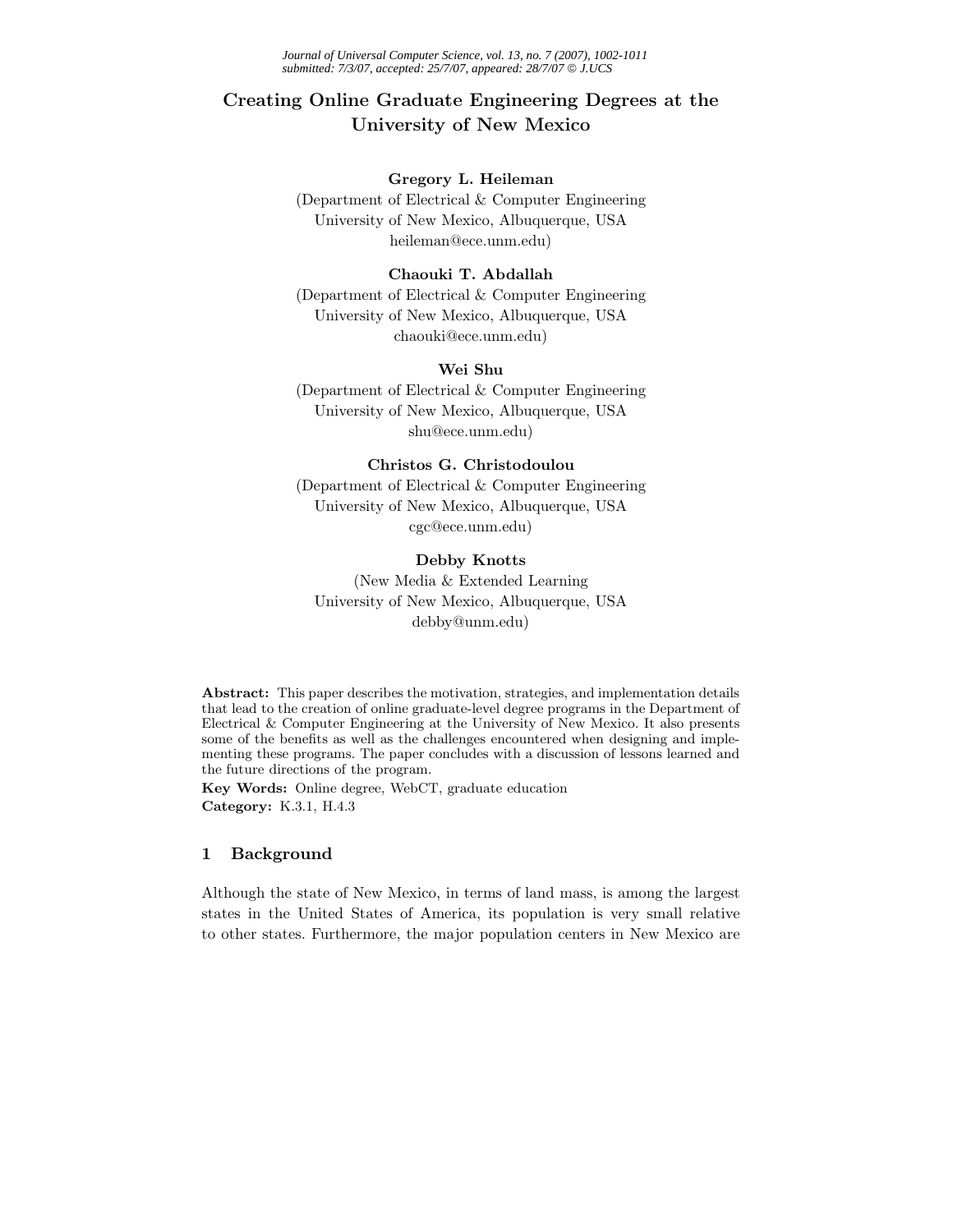widely dispersed. Thus, the University of New Mexico (UNM) has a long history of attempting to service remote students in the state, as described in [Figure 1]. For example, the birth of distance education at UNM can be traced back to correspondence courses offered as early as 1928. In the mid-1980's UNM began to make use of modern technologies to deliver courses via television, and by the late 1980's the University had established its first degree-granting distance education program. In 1997, the first online-only course was offered at UNM, and the very next year the University created a pilot project to test the use of WebCT technology for content delivery over the Internet. This was followed in 1999 by the establishment of an Extended University Department at UNM that became responsible for coordinating all of the University's distance education programs. One of the first actions of this department was the adoption of WebCT as the UNM learning management system for academic courses in 2000. This resulted in a steady growth of online courses offering at UNM that continues to the present time. Specifically, during the 2001-2002 academic year, 17 online courses were offered at UNM, with 220 students enrolling in these class, and by the 2004- 2005 academic year, 124 online courses were provided, with an enrollment of 2,178 students. During the most recent academic year UNM offered 187 courses that were taken by 2,835 students. The growth in courses offered and enrollment since 2003 is depicted in [Figure 2].

Throughout the aforementioned history, the Department of Electrical & Computer Engineering (ECE) at UNM has played an active role in the use of technology for distance education. For instance, the first online-only course at UNM, Computer Logic Design, was offered by the department. Initially, these offerings were ad hoc in nature, primarily determined by the expertise of those faculty interested in experimenting with the technology. Even at this early stage, however, there was a clear rationale for creating these courses. Specifically, the interest of the department was in serving the remote population of the state. As experience was gained and feedback obtained from teaching these courses, new rationales for teaching these courses emerged. This lead, most recently, to the goal of creating a completely online M.S. degree that can be obtained through the ECE Department. This paper details the forces that drove the development of the online programs at ECE, but more importantly, it describes the challenges faced and the lessons we have learned from building these programs.

### **2 Implementation Details**

Once the decision was made by the ECE Department to enter the online space, the department designed a plan to roll out a number of online graduate courses each year. The plan was designed in concert with the Distance Education Office of the Extended University, and was carefully planned around the work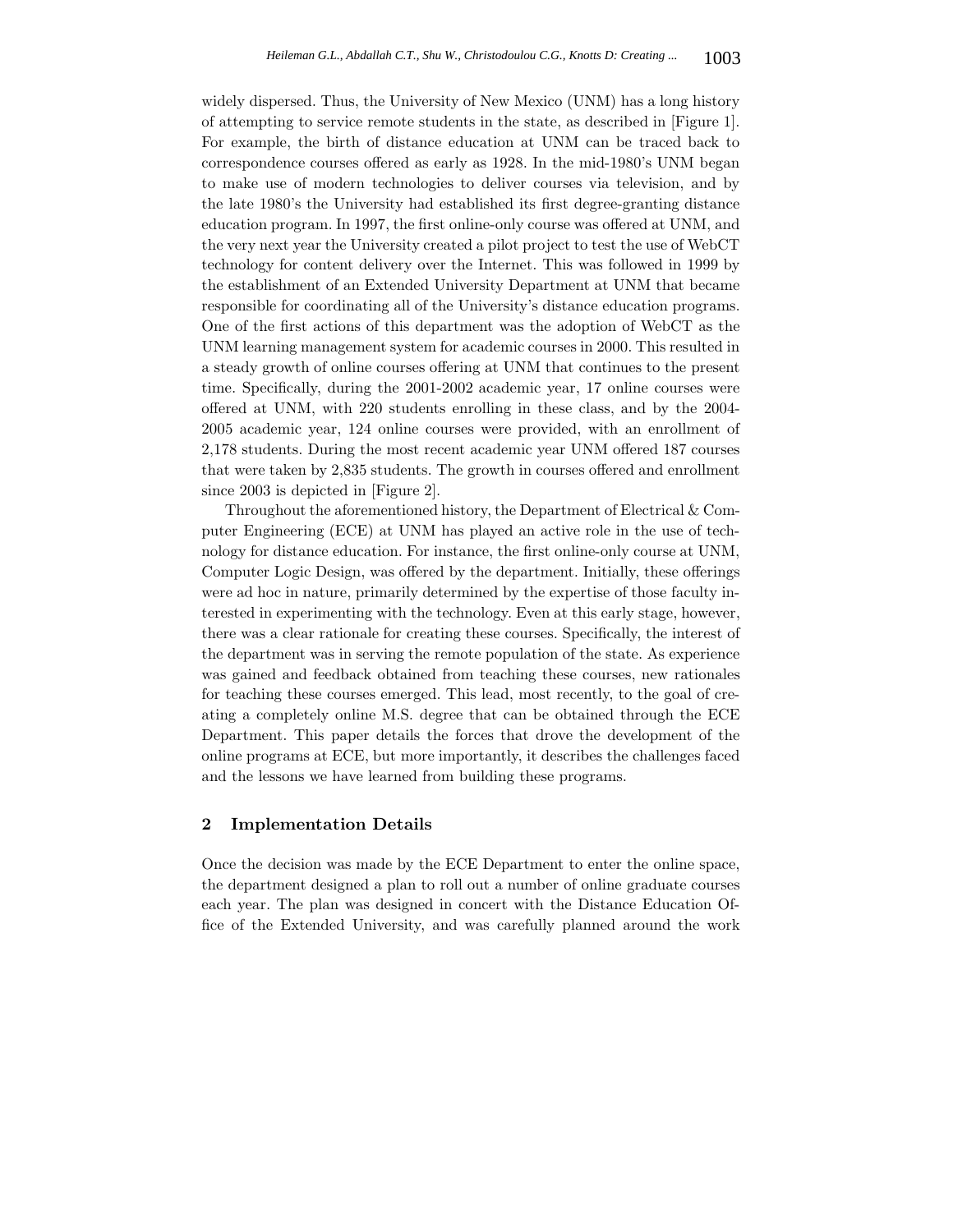

**Figure 1:** History of online education at the University of New Mexico.

load of the supporting staff (technicians, WebCT programmers and instructional course designers) as well as the faculty members interests and time [Oliver and Dempster 2002]. As part of the discussions during the creation of the ECE/Extended University plan, a number of benefits associated with the implementation of the plan were envisioned [Oliver et al. 2001]. There were the typical benefits one would expect. Subsequently, however, a number of additional important benefits, as well as new challenges, came to light as we sought to leverage out online capabilities.

The ability to discover the additional benefits and challenges associated with our online program was greatly facilitated by "taking the plunge" into online course offerings, and in essence through "learning by doing". Below we describe the initial benefits we envisioned, as well as the realities we observed. Next we describe the additional benefits and new challenges that have emerged, in the that hopes that others may use these to help design online degree programs, with a better idea for the benefits that can be expected, and the pitfalls that should be avoided.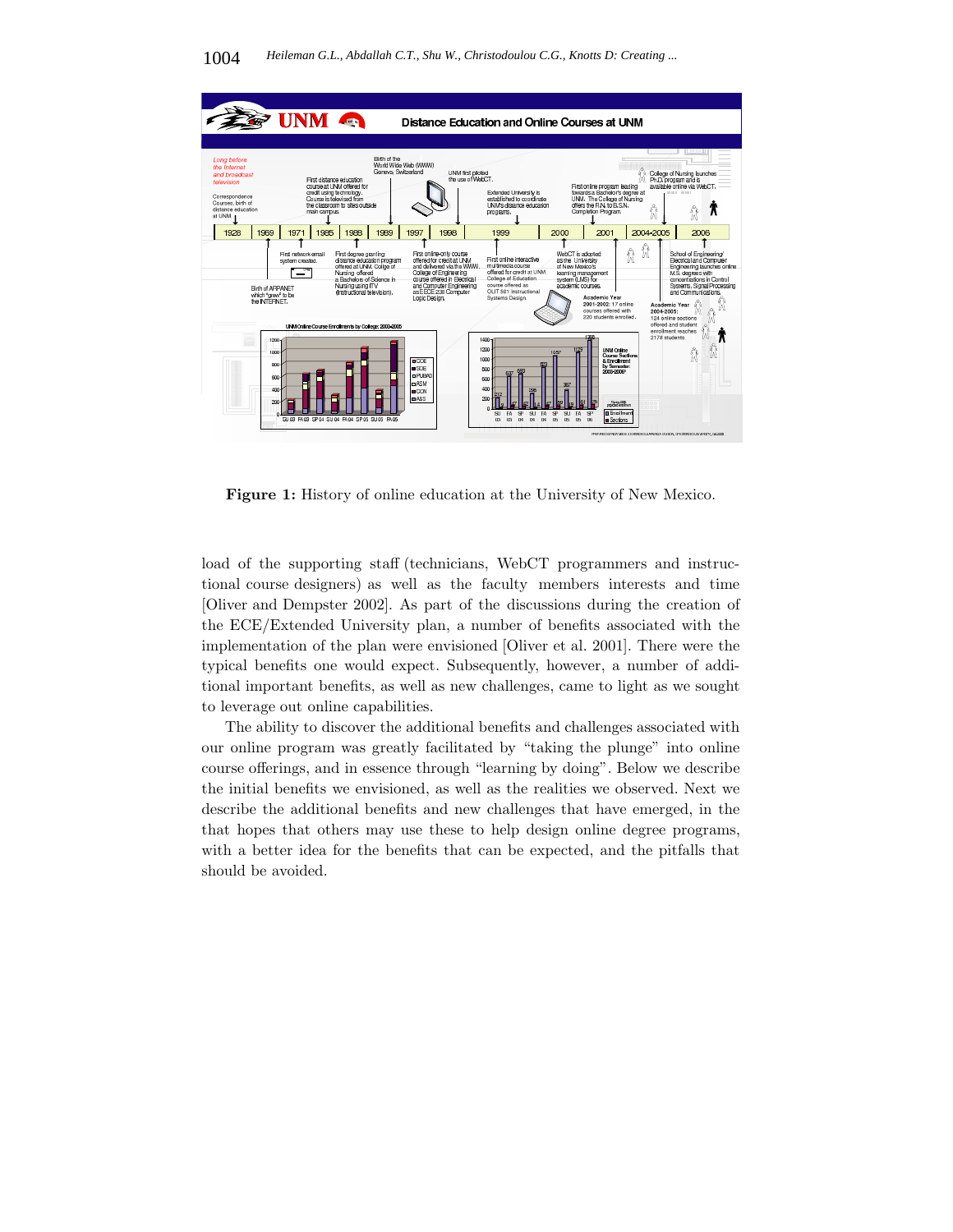

Figure 2: Online enrollment at UNM from academic year 2003–04 to the present.

# **2.1 Benefits**

The benefits that we expected to receive from our online course offerings were largely an extension of those that we received through other distance education delivery mechanisms already in place at UNM. Specifically, many of the graduate students in our department hold full-time jobs at Los Alamos National Laboratory (about 150 miles away from UNM), and other remote locations within the state. Like many other universities around the country, in the 1980's UNM established an instructional television (ITV) program to serve such students. With the advent of the Internet, both faculty and students at remote locations felt more empowered to use the new medium as opposed to the more traditional ITV that required a more rigid approach and a large investment in equipment (satellite link, transmitters and receivers, etc.) and maintenance. Thus, committing to the use of the WebCT system seemed like a natural and cost-effective extension of the efforts we already had in place. Specifically, we anticipated that these remote students would find it more convenient to use the web-based model, and that this might lead to increases in enrollment as well as better retention.

In order to gauge the reasons behind students' decisions to enroll in online classes, a pre-course survey created by New Media & Extended Learning at UNM is administered at the beginning of each online course. A sample survey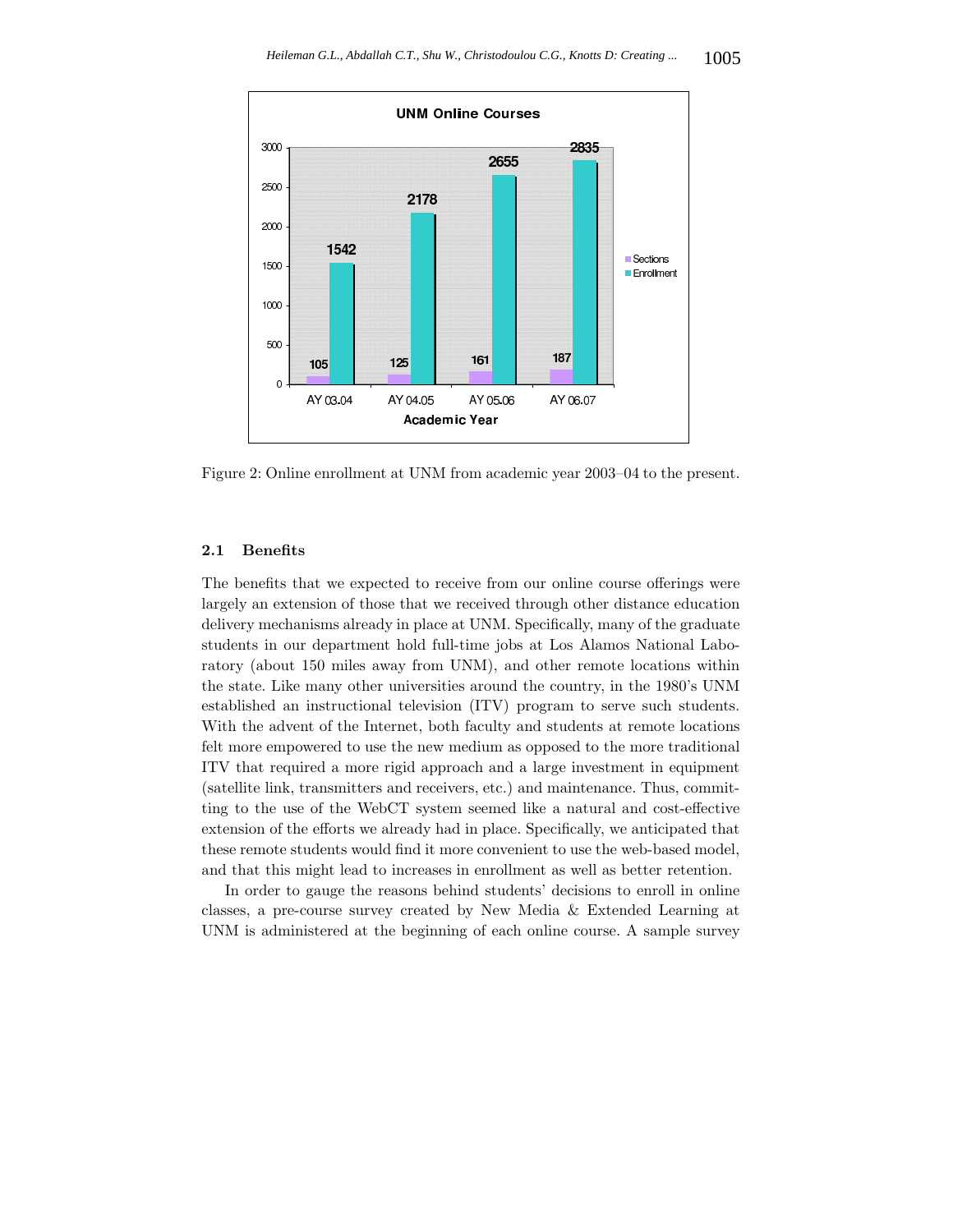| I needed the class to graduate<br>Schedule conflict with work<br>Personal preference to take classes online<br>Schedule conflict with other courses<br>Schedule conflict with personal or family responsibilities 28%<br>Inconvenient to travel to campus<br>I am a student living outside of Bernalillo County<br>This was the only section offered<br>The face-to-face sections were closed |     |
|-----------------------------------------------------------------------------------------------------------------------------------------------------------------------------------------------------------------------------------------------------------------------------------------------------------------------------------------------------------------------------------------------|-----|
|                                                                                                                                                                                                                                                                                                                                                                                               | 58% |
|                                                                                                                                                                                                                                                                                                                                                                                               | 42% |
|                                                                                                                                                                                                                                                                                                                                                                                               | 42% |
|                                                                                                                                                                                                                                                                                                                                                                                               | 30% |
|                                                                                                                                                                                                                                                                                                                                                                                               |     |
|                                                                                                                                                                                                                                                                                                                                                                                               | 23% |
|                                                                                                                                                                                                                                                                                                                                                                                               | 13% |
|                                                                                                                                                                                                                                                                                                                                                                                               | 12% |
|                                                                                                                                                                                                                                                                                                                                                                                               | 8%  |

is shown in [Table 1], along with the responses received in the Fall 2006 and Spring 2007 semesters. It is interesting to note that the surveyed students were

Table 1: Pre-course survey used to determine why students take online courses. Reported data are from the Fall 2006 and Spring 2007 semesters, and involved 1372 students surveyed with 1097 responding. Students were asked to choose up to three reasons that best categorize why they are taking an online course. For this reason, the percentages do not add to 100%.

largely making use of the online offering in order to facilitate their graduation in a way that is convenient with both work responsibilities, other classes, and their personal commitments. In addition, we found that a large number of students simply like the online format.

A number of additional unintended benefits were subsequently observed, and are described below. First, a number of faculty have reported a phenomenon whereby students sign up for the online section of a class, even though there is an extra tuition expense involved, yet they primarily attend the in-class lectures. The primary motivator for this behavior turned out to be the flexibility it provides. Specifically, many of the ECE graduate students have full-time jobs that occasionally cause them to miss certain classes. These students were able to use the online services provided by the department in order to "make up" these missed classes. Interestingly, these capabilities were available with the ITV system as well, but the convenience of accessing the materials via the Internet seems to have made a difference in terms of the emergence of this student behavior.

The use of the WebCT system has allowed two of the authors to develop and teach an online course from remote locations, specifically, while on sabbatical in Europe. This has provided the faculty in question with further appreciation for the asynchronous nature of the online courses, as well as forcing them to adapt their teaching styles and courses to the online medium. More importantly,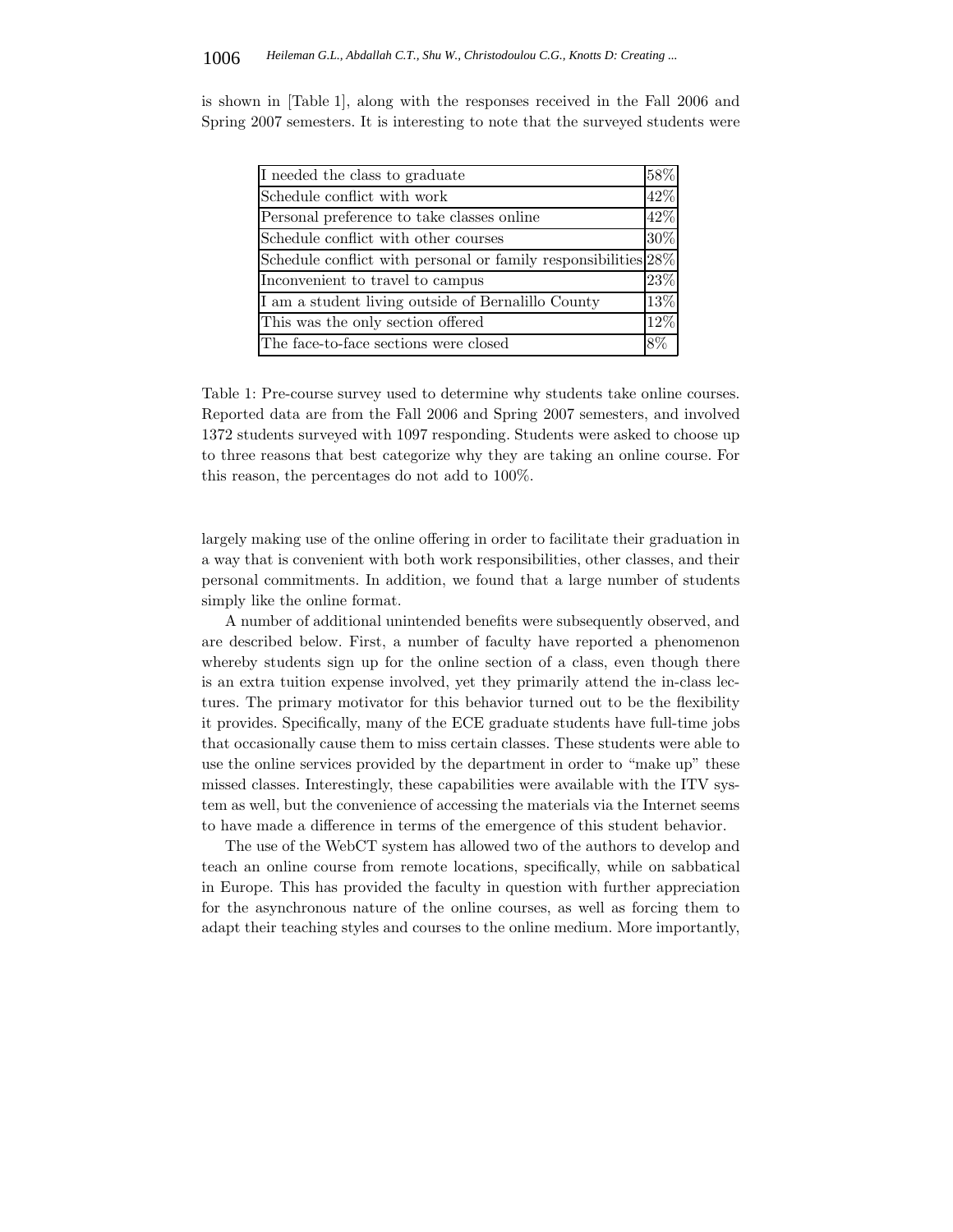this has led us to the notion that the online courses offered by the department are synergistic with international programs. Naturally, online courses expand student learning and instructor teaching beyond the boundaries of the classroom, which provides an opportunity to build a global experience for students as well as faculty. There are many issues to be addressed, such as resource sharing, multilingual problems, time-zone differences, etc. For example, they allow international and exchange students to take some course work at their home institutions. In fact, these types of courses are now a major leg in our international programs with JiaoTong University in China, and the university of Campinas (UNICAMP), Brazil. Under various scenarios, a faculty member at a partner university may teach a UNM online course that may be taken for credit by UNM students, as well as by students at the partner university. A similar approach will be implemented in the fall 2007 semester, when an ECE-UNM faculty member will conduct an online class that will be taken by students at JiaoTong university in China.

Another unexpected phenomenon we have noticed is the use of the department's online courses to "window shop" before actually committing to a university. We see this as one of the main attractions of the online graduate program. As more universities begin offering such programs, we have noticed that many students with varying backgrounds are checking our online offerings prior to committing to pursuing a graduate degree at UNM. This include students who had started a degree at UNM or elsewhere, before dropping out due to personal or professional reasons, as well as students whose undergraduate degrees are in non-ECE majors. Indeed, although the "competition factor" was not evident at the outset of the program, we have noticed that many other universities are encroaching on our traditional local markets. By offering online courses targeted towards our local market, coupled with the convenience of being able to visit with our faculty, we are able to provide a better product than that which can be offered by our competitors.

An important factor regarding the use of online learning environments for our students is that it fosters teamwork and networking in a way that is the wave of the future. According to a study by the national academy of engineering, the engineers of the future will need to be more globally aware and learn to operate within a virtual global team environment [Oliver 2002]. We believe that online collaboration, such as that offered through WebCT, will become more prevalent in the future. Some of our online instructors have actually exploited the opportunities provided by WebCT to encourage the students to form virtual teams and to work on large class projects that required frequent synchronous and asynchronous interactions.

Another attractive feature of WebCT is the ability to use it in providing feedback mechanisms to the instructors. The pre-course survey allows the careful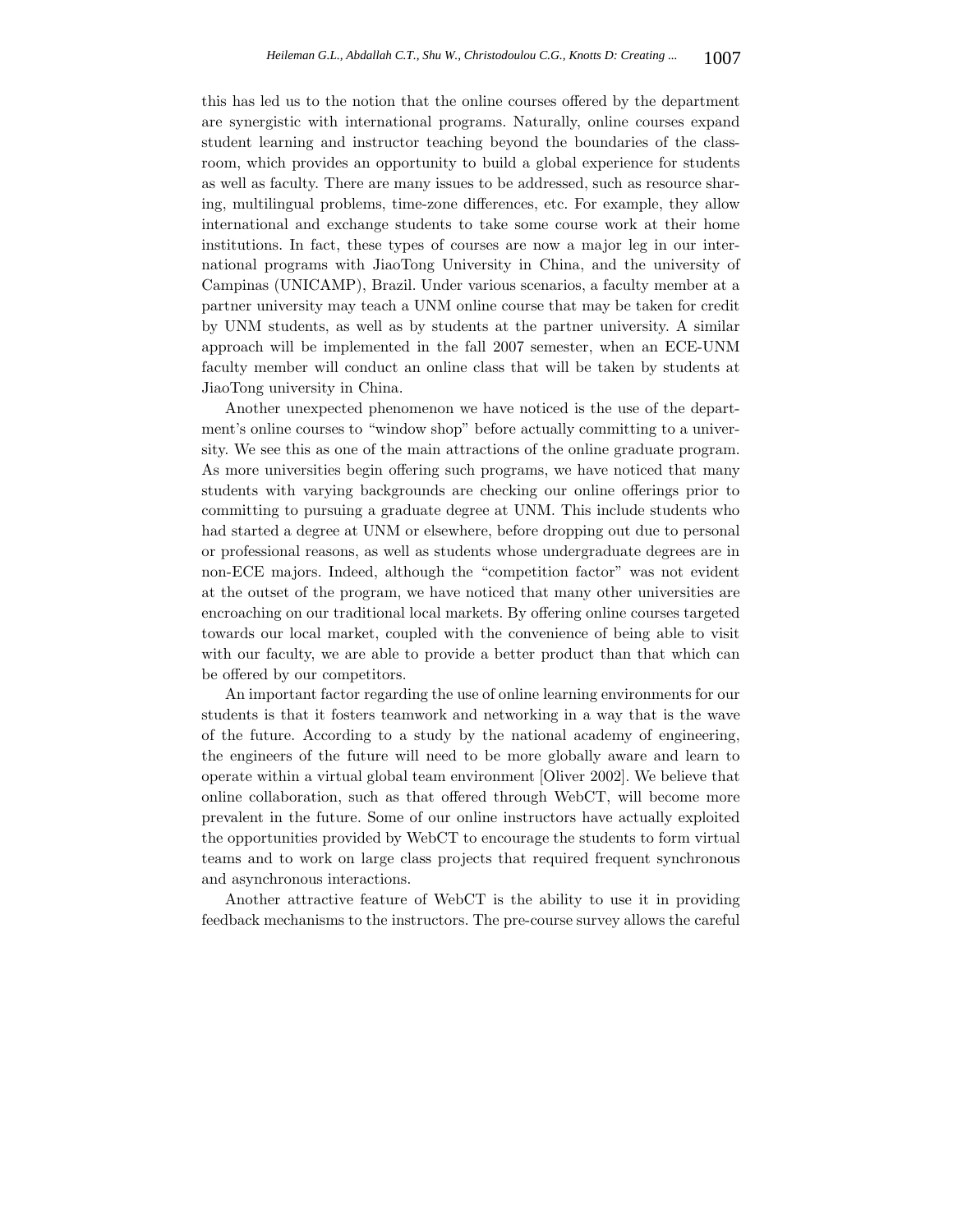instructor to calibrate the course to the level of his/her students. The midcourse surveys allow the instructor to adjust the style and content of the course, while the final surveys provide for comparison between courses and allows the instructors to adjust later course offerings.

#### **2.2 Challenges**

We can group the challenges we faced into three main categories, those that involve students, the course itself (including those related to the instructor), and the technology. One of the most difficult student-related challenges is the high drop-out rate for online courses. We have found that in many cases, students underestimate the time commitment required to complete an online class. Given that implied structure associated with set class meeting times is no longer present, many students have difficulty establishing the discipline needed to systematically progress through course modules. For this reason, we recommend providing a standard "warning" to the introductory module of every online course that we teach which clearly describes the time commitment necessary to have success in the course. In addition, since in most cases face-to-face meetings between student and instructor do not occur with online courses, students and faculty are not provided with the same opportunities for developing personal relationships. Such relationships are important in the case of students that will pursue research projects under the direction of a faculty. This problem extends to the issue of exams. Creating an environment of trust between the instructor and student in this area is much more difficult than for a traditional course, not to mention the time-consuming nature of arranging for proctors at multiple remote locations.

Regarding the course, a major challenge in any online offering involves obtaining quantitative measures of quality. While we continue to struggle with ways to measure and contrast online versus traditional programs, we believe that the recent study showing no significant difference between online and regular class offerings is accurate [Oliver 2003]. This however obscures second order effects such as variability of instructors and their teaching styles.

Another challenge we have faced concerns the question of how the faculty workload associated with an online course is counted. One of the major issues facing department heads is how to encourage the faculty to teach online courses while still being able to cover the standard course offerings. While it is generally agreed that the effort expanded in creating and offering an online course for the first time is much greater than offering a traditional in-class version, opinions diverge on assigning work load credit after the first offering. The basic issue from the department point of view boils down to the following: In order to complete its academic mission, the ECE department must offer a certain number of classes. These may be in-class or online courses, but since at this stage, in-class offerings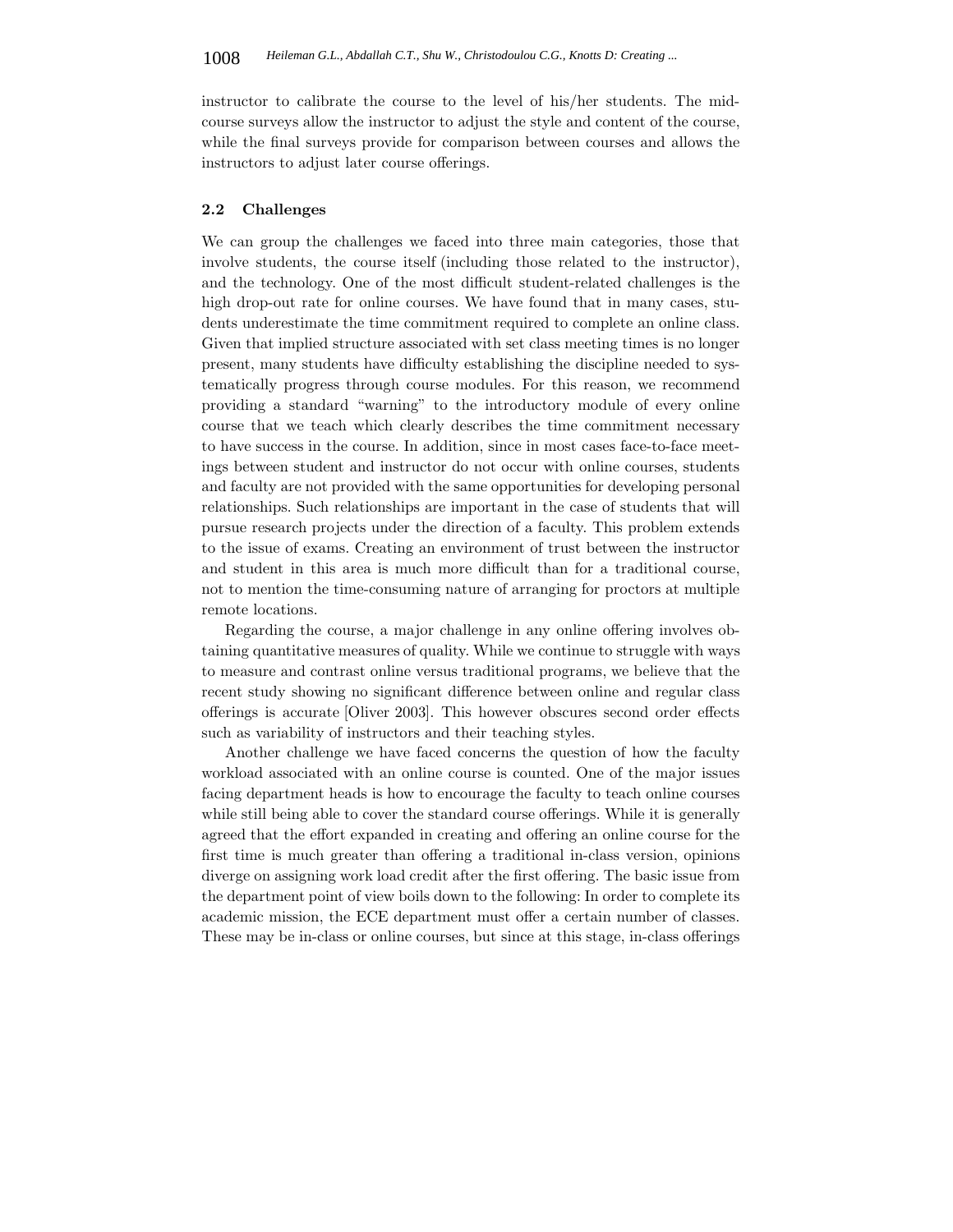must remain available (due to their desirability and cost effectiveness), adding an online course must be done in addition, and not instead of a regular inclass course. Thus, and absent the addition of new faculty members, the work load of our faculty members will increase. This leaves financial incentives and departmental citizenship as the prime motivators for faculty members to offer online courses.

In the current generation of web courses at UNM, the interactions between students and instructors are primarily asynchronous in nature. This can impede the learning experience as answers to students' questions are not immediate, and necessary corrections to the pace and amount of materials provided by the instructor are sometimes easier to discern in face-to-face meetings. As bandwidth, storage and delivery technologies improve, the ability to capture more of the course content as video is supported, and the possibility of offering live lectures, or at least question-and-answer sessions, becomes viable. Indeed, current web courseware technologies now include tools that support synchronous student interactions, and we expect these to be used extensively in the future.

# **3 Lesson Learned and Future Directions**

In our experiences we have found that offering a new online course demands a large amount of effort in preparing the materials and authoring multimedia coursewares. The necessary time commitment is often underestimated by faculty. In order to smooth this one-time commitment and encourage more faculty members to offer online courses, we have found that encouraging faculty to offer a web-enhanced or hybrid course can be an alternative towards a pure online course. A web-enhanced course is a traditional face-to-face course that utilizes WebCT in order to expand student learning beyond the boundaries of the classroom, while a hybrid course is a blend of face-to-face instruction with online leaning via WebCT, reducing the amount of classroom meeting time. By going through such a transition, both instructor and students can benefit from a gradual readiness and acceptance of the online learning environment. In short, it is important to understand and to formalize the different stages of integrating new technology into a course [Plewes and Issroff 2002].

As stated above, our goal is to expand the ECE online offerings so that it is possible for a student to obtain a graduate degree entirely from these offerings. One particularly interesting case arose with our graduate seminar course. Specifically, it is a requirement in our MS and PhD degree programs for students to attend weekly research-oriented seminars. The goal is to broaden the student's education by exposing them to other areas in addition their own specialties. In the upcoming year, we will experiment with offering such a seminar course online; previously we have offered this seminar through ITV. The challenge we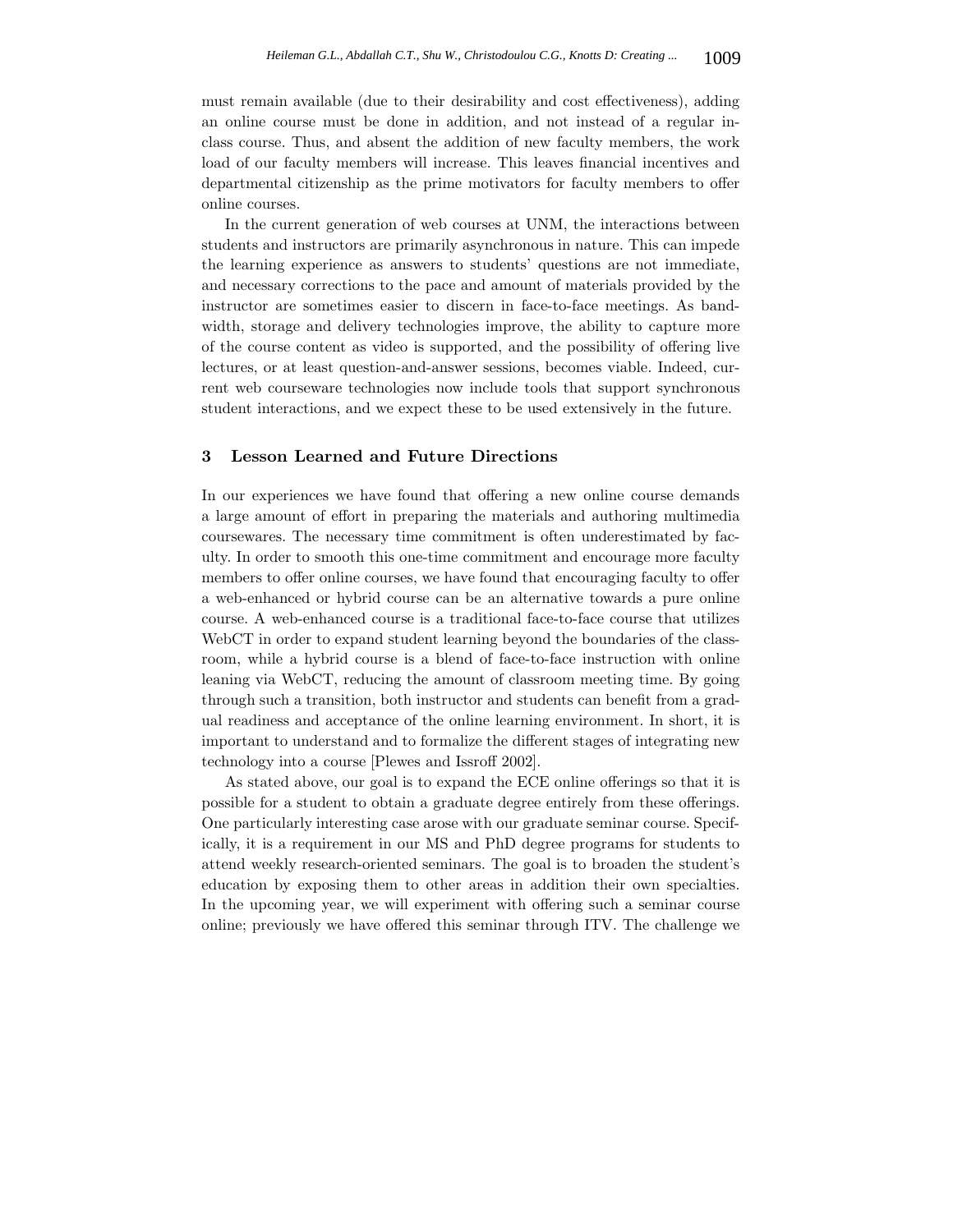see is that a seminar course usually demands a more synchronous style, such as interactive questions and answers. Thus, for this course it is essential that we pair the online offering with the in-class version. The in-class students are in fact necessary in making the online version viable, as the in-class students provide the questions that must be captured in the video that will be placed online. Obviously, the presence and quality of questions will be an important factor in determining the ultimate quality of the online offering.

An issue that we will consider in the future is the possibility of expanding our online offering at the undergraduate level. There are two immediate issues that have come to the forefront in considering this issue. First, we have already mentioned problems we have faced with students underestimating the time commitment associated with online courses. Due to the fact the undergraduate students are generally less mature than graduate students, this problem is expected to be more acute at the undergraduate level. Thus, stricter monitoring of course progress will be warranted. Second, the problem of including lab experience with remote learning is an issue. We are investigating the use of LabView to simulate some of the experiments and to control laboratory equipment via remote control [NCEHE 1997, Noble 1998]

In the future we envision new and exciting ways in which to leverage both our online coursewares, along with the experiences we have gained in this area. For example, in the upcoming year, we are planning on offering an online course that primarily serves the purpose of outreach to students that may be interested in pursuing a degree in our department. The idea is that by capturing a series of interesting lectures and demonstrations related to careers in electrical and computer engineering, we can provide course materials that can be used statewide at remote locations, high schools, or community colleges in order to recruit these students into the profession. In addition, we are considering the idea of combining parts of various online courses in order to create new courses from these existing ones. This approach, we believe, would prove useful in creating professional training or short courses that could be offered to industry.

#### **4 Conclusions**

This paper presented our motivation, our strategies, and implementation of online graduate-level degree programs in the Department of Electrical & Computer Engineering at the University of New Mexico. We have discussed the challenges encountered as well as the lessons learned in designing such programs. Some unexpected benefits as well as challenges have been highlighted, and future improvements and plans were detailed.